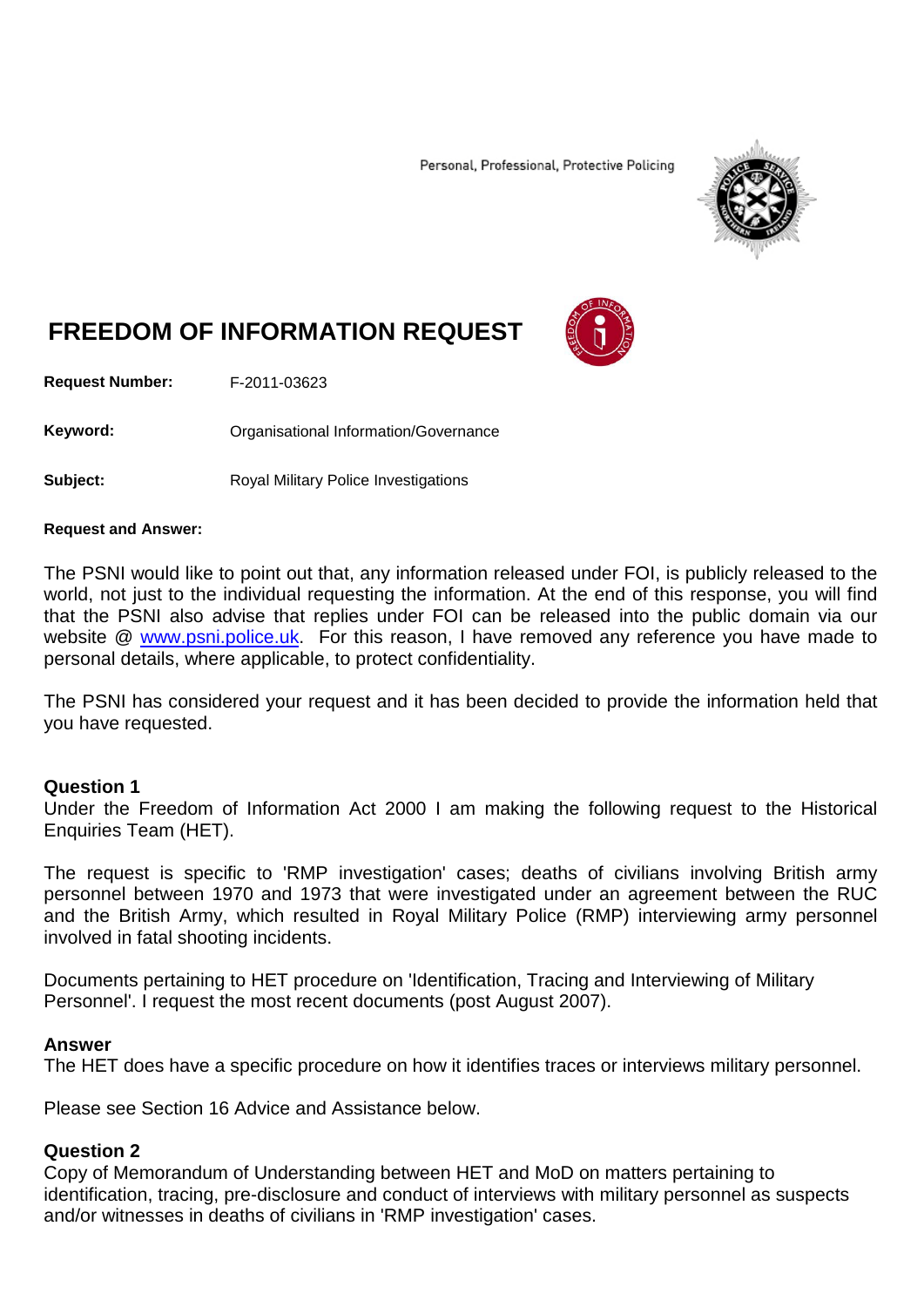# **Answer**

There is no current Memorandum of Understanding between the HET and the MoD.

# **Question 3**

Copy of Strategic Plan pertaining to 'RMP investigation' cases.

## **Answer**

The HET does not have a strategic plan pertaining to RMP investigations.

Please see Section 16 Advice and Assistance below.

## **Question 4**

Copy of all correspondence between HET and, \*\*\*\*\*\* \*\*\*\*\*, Legal Advisor, MoD, in matters pertaining to 'RMP investigation' cases.

## **Answer**

The HET has no record of any such correspondence.

#### **Question 5**

Copy of 'Manual of Guidance for the Resolution Process'; and similar material relating to writing review summary reports relating to 'RMP investigation' cases.

#### **Answer**

The HET does not have a "Manual of Guidance" for the Resolution Process in RMP cases. However all HET RSRs conform to the following structure;-

- 1. RSR Introduction
- 2. Circumstances of the Death of ……
- 3. Witnesses
- 4. Post Mortem Examination
- 5. Inquest Proceedings
- 6. HET Review of Original Investigation
- 7. Review of Exhibits
- 8. Weapons and Ballistics
- 9. Review of Fingerprint Evidence
- 10. Review of Intelligence Matters
- 11. Summary of Intelligence
- 12. Previous Reviews
- 13. Outcome of HET Review
- 14. HET Conclusions
- 15. Review of Open Source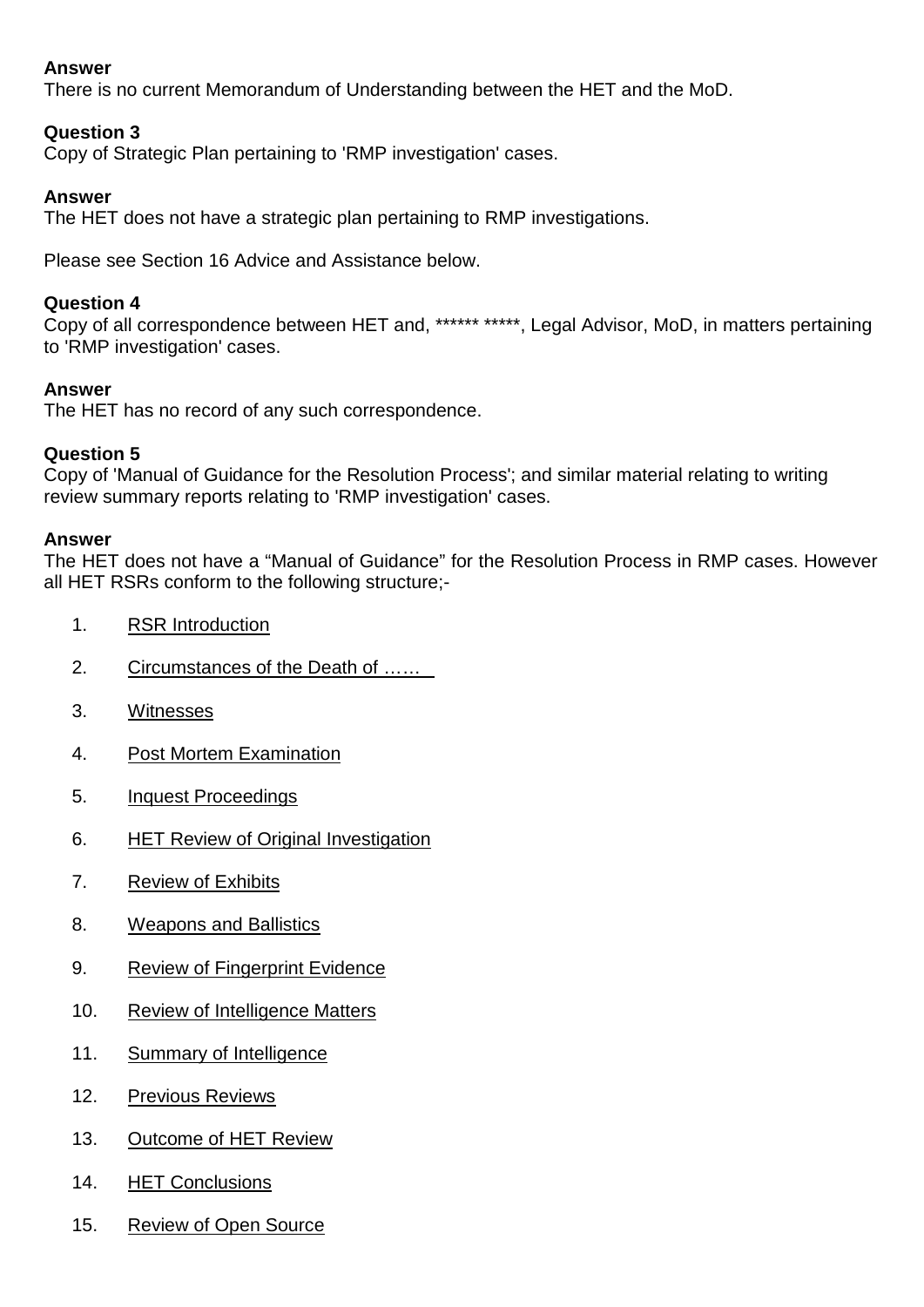## 16. Questions Raised by Family

## 17. What Happens Now?

# **Question 6**

Provide details of HET power to arrest and interview murder suspects under caution. If HET do not have such powers, please give the protocol for arrests and interviews under caution in 'RMP investigation' cases.

#### **Answer**

HET personnel do not have a power of arrest. If it is necessary to have a suspect arrested the matter is passed to the PSNI. HET personnel can interview under caution where a person makes themselves available as a voluntary attendee. Under these circumstances they would be treated as per the guidelines of the Police and Criminal Evidence (NI) Order. Again each case is dealt with dependent on the circumstances and therefore decisions such as pre-interview disclosure will be considered whilst taking into account relevant information available at the time.

Once the HET has identified and traced former soldiers, most of them agree to be interviewed, even though they do not have to. Where the HET decides to interview after caution (as a potential suspect) the lawyers who represent them make it clear that they require pre-interview disclosure of all relevant material held by the HET so that they may properly advise their clients, especially as the events in question happened, in some cases, over 40 years ago.

Under the criminal procedures and Investigations Act 1996, the HET is under no obligation to reveal the prosecution case to the suspect or their legal representative before questioning begins. However, the Court of Appeal has held that if the police do not provide sufficient information to enable a solicitor properly to advise his client, the solicitor is entitled to advise his client to refuse to answer questions under caution.

#### **Question 7**

How many 'RMP investigation' cases have been completed (i.e. Review Summary Reports delivered to families)?

#### **Answer**

36 review summary reports have been delivered to families.

#### **Section 16 Advice and Assistance**

Question 1. The methods used for 'Identification, Tracing and Interviewing of Military Personnel are the same as those employed by the police service or any other investigative body to establish the identity or location of a witness or suspect.

The most recent criteria (2009) used by the HET for the investigation of deaths in which members of the RMP were involved is not recorded as a policy or a procedural document. A paragraph has been prepared which forms part of the Review Summary Report provided to the families. This reads as follows;-

"The question of whether the HET should trace and interview military personnel who were involved in shooting incidents while on duty in Northern Ireland is considered on a case by case basis. Usually, but not exclusively, the determining factor will be whether there is any evidence available now that would not have been available to investigators at the time. Sometimes the HET conducts interviews to clear up ambiguities identified through its review process and also to try to answer specific family questions if the answers cannot be found elsewhere"